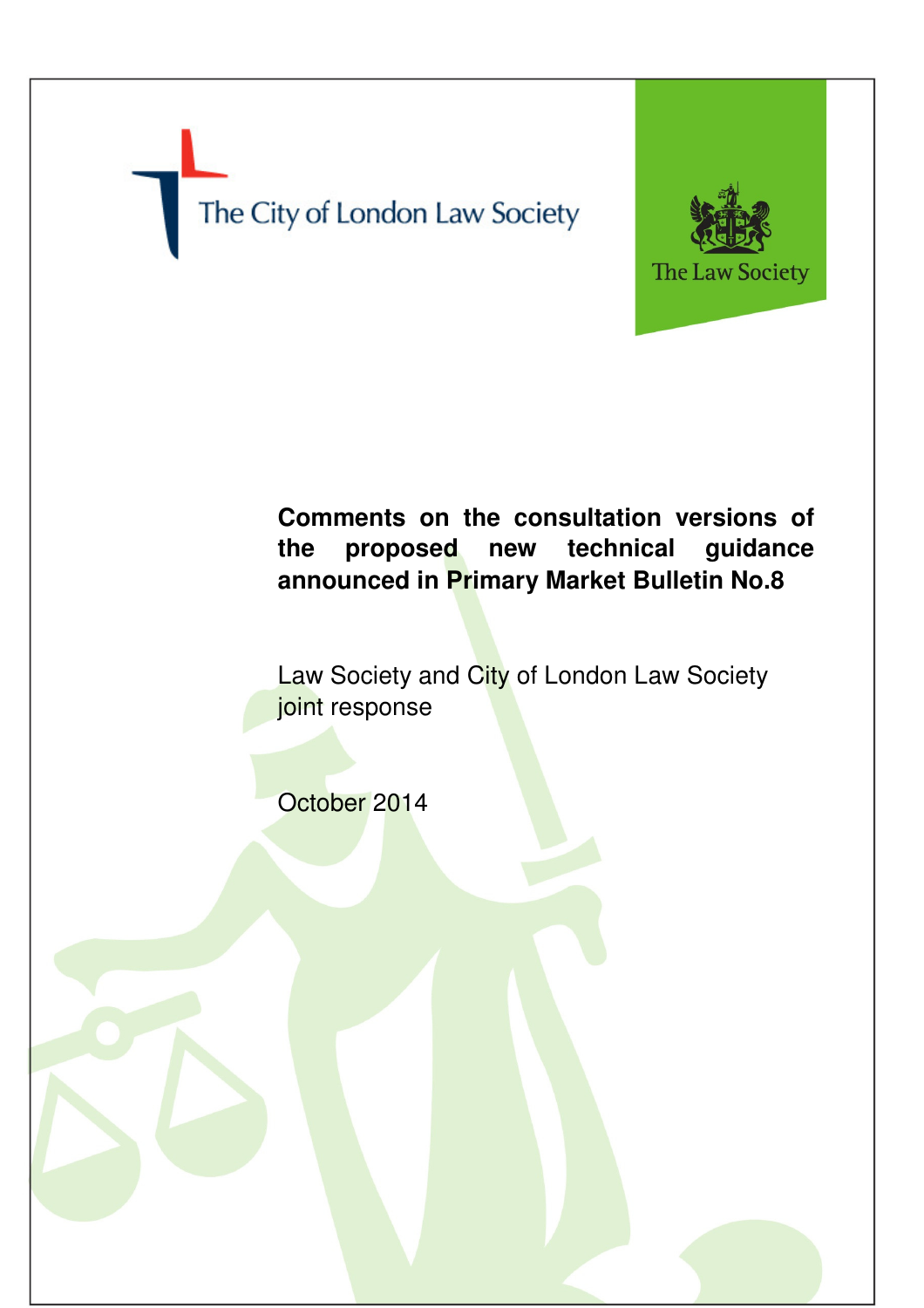# **Introduction**

- 1. The comments set out in this paper have been prepared jointly by the Listing Rules Joint Working Party of the Company Law Committees of the Law Society of England and Wales and the City of London Law Society.
- 2. The Law Society of England and Wales is the representative body of over 120,000 solicitors in England and Wales. The Society negotiates on behalf of the profession and makes representations to regulators and Government in both the domestic and European arena. This response has been prepared on behalf of the Law Society by members of the Company Law Committee.
- 3. The City of London Law Society ("**CLLS"**) represents approximately 13,000 City lawyers through individual and corporate membership including some of the largest international law firms in the world. These law firms advise a variety of clients from multinational companies and financial institutions to Government departments, often in relation to complex, multi-jurisdictional legal issues. The CLLS responds to a variety of consultations on issues of importance to its members through its 17 specialist committees.
- 4. The Listing Rules Joint Working Party is made up of senior and specialist corporate lawyers from both the Law Society and the CLLS who have a particular focus on the Listing Rules and the UK Listing Regime.
- 5. We set out below our comments on certain draft technical notes under consultation which were announced in Primary Market Bulletin No.8.<sup>1</sup>

## **Share buybacks – novel/complex approaches and Premium Listing Principle 5 (UKLA/TN/310.1)**

Equality of treatment in share buybacks

- 6. We note that the draft technical note provides that examples of approaches to share buybacks which offend the equality of treatment principle are those that seek to offer different terms to different shareholders 'without apparent good reason for such shareholders to be viewed as being in a different position'. We think that it would be helpful if the FCA could provide some specific examples of where an issuer may, and may not, have 'good reason' to offer different terms to different shareholders.
- 7. Additionally, it would be helpful if the FCA would confirm whether an issuer has 'sound reason' to exclude certain shareholders, or groups of shareholders, from a share buyback proposal if the extension of the offer to shareholders in certain jurisdictions would seem unduly burdensome. Furthermore, would the FCA consider an issuer to have sound reasons for excluding shareholders where the test set out in the note to Rule 23.2 of the City Code on Takeovers and Mergers would appear to be met in the context of a share buyback proposal? We would welcome further guidance on this aspect.
- 8. As a point of drafting, we assume that the phrases 'good reason' set out in the first bullet point of the draft note and 'sound rationale' set out in the second bullet point, are intended to convey the same meaning – if so, it might avoid confusion if the same term were used in both instances.

#### **Disclosure of 'lock-up' agreements (UKLA/TN/522.1)**

l

9. The FCA states that it is concerned that disclosures of lock-up agreements which omit disclosing the existence of a provision which allows the broker to modify, cancel or waive

<sup>&</sup>lt;sup>1</sup> Available on the FCA's website, http://www.fca.org.uk/news/guidance-consultations/gc14-5-primary-market-bulletin-no-8.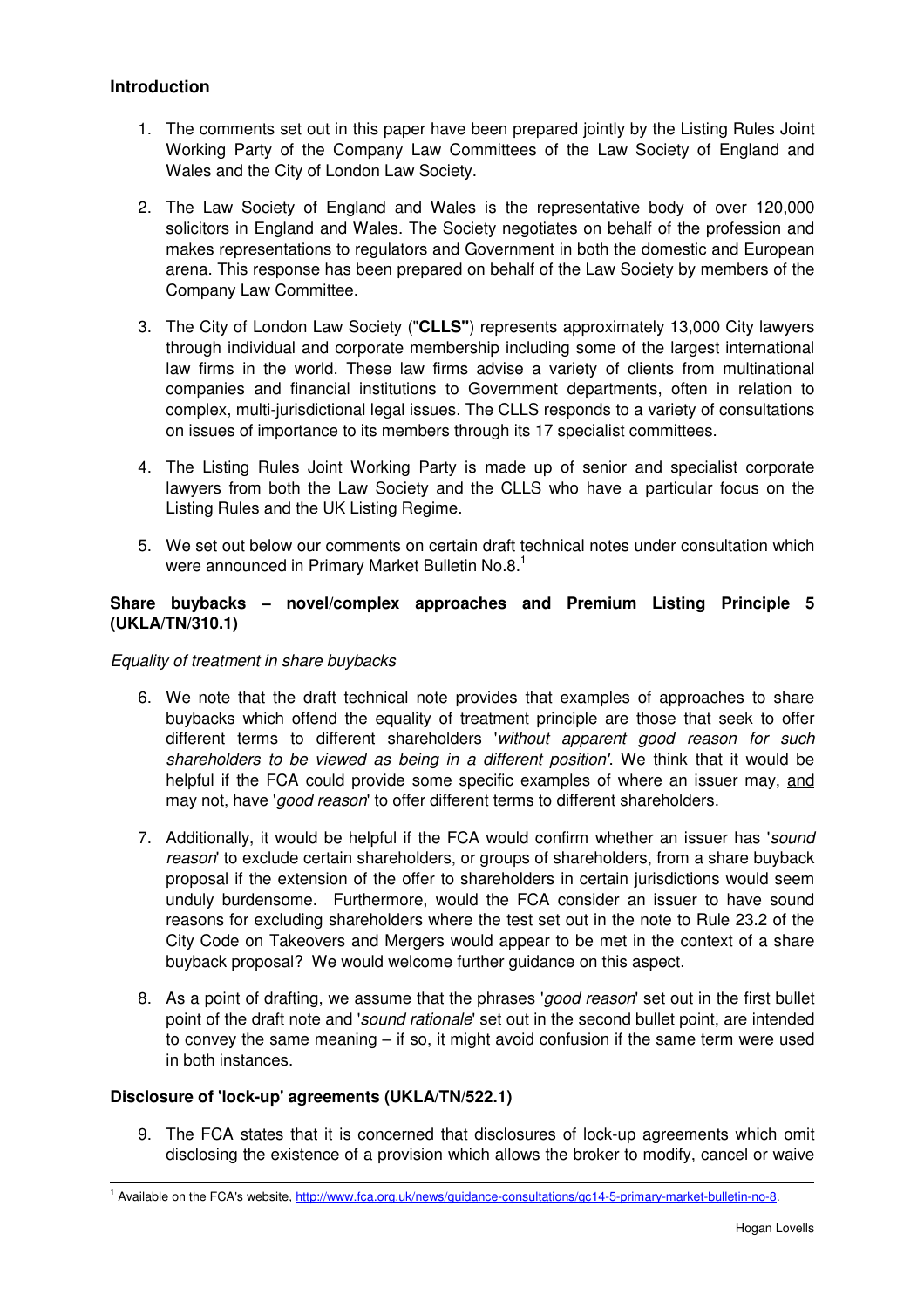the lock-up commitment, may lead the market to conclude that the lock-up agreements are irrevocable or unconditional. In our experience, however, it is standard practice for issuers to disclose the terms of the lock-up commitment (for example, the number of shares subject to, and the duration of, the lock-up) to be 'subject to customary exceptions', one of which is typically the ability of the broker to waive, cancel or modify the commitment. By disclosing that the lock-up commitment is subject to standard exceptions, the market is being informed that the lock-up is not irrevocable or unconditional. Consequently, there may be some merit in permitting listed companies to be allowed to continue to disclose that the lock-up commitments are subject to 'customary exceptions' (when applicable), rather than having to disclose each exception in the announcement.

## **Related party transactions by closed-ended investment funds – amendment of an existing investment management agreement to cover new money (UKLA/TN/404.1)**

10. We welcome the FCA's clarification that an amendment to an existing investment management agreement to cover new money is not a related party transaction under LR11. We would also welcome confirmation from the FCA that other 'non-material' amendments to an existing investment management agreement (for example, minor drafting amendments which do not confer benefits upon the investment manager) would not constitute a related party transaction for which the small or smaller related party transaction exemptions cannot be easily applied.

#### **General**

We have a couple of general points that we would like to raise with the FCA.

- 11. First, we note that the FCA, in its Primary Market Bulletins, will usually confirm the status of draft technical and procedural notes which remain under its consideration. However, certain draft technical notes have been subject to consultation some time ago and yet their status has not since been confirmed. For example, a technical note was published for consultation in Primary Market Bulletin No. 5 in February 2013 entitled 'Indemnities, guarantees and similar arrangements (UKLA/TN/310.1)'. In July 2013, the FCA noted that the draft technical note remained under its consideration. However, we have not had any further feedback on the status of the note. Furthermore, it appears that the reference number of the technical note, that is TN/310.1, is now the reference number of the new draft technical note on share buybacks (referred to above). Does this mean that the draft note on indemnities, guarantees and similar arrangements will no longer be published? It would be helpful if the FCA would keep the market informed where notes that have been subject to consultation are not going to be taken further.
- 12. Additionally, in May this year, the FCA published its Feedback Statement 14/8 in relation to the Listing Rules relating to the new controlling shareholder regime which came into force that month. The feedback statement set out some helpful commentary on the application of the new Listing Rules. For example, in its feedback statement, the FCA clarified that the concept of 'control of voting rights', as used in the definition of a controlling shareholder, would include situations where the shares are held on a person's behalf by a nominee or, in the case of shares held by a company, 'de-facto control', that is where the control of more than 50% of the company that holds the shares is traced through a chain of controlled companies. Consequently, such persons would be caught by the definition of a controlling shareholder, even where they do not hold shares in the company directly. This commentary is an important point to note, particularly as it is not spelt out in the actual rules. It would be helpful if the FCA would include this point and other helpful guidance on the application of the Listing Rules relating to the controlling shareholder regime (whether or not such guidance is contained in the feedback statement) in new technical notes so that such guidance is captured in the Knowledge